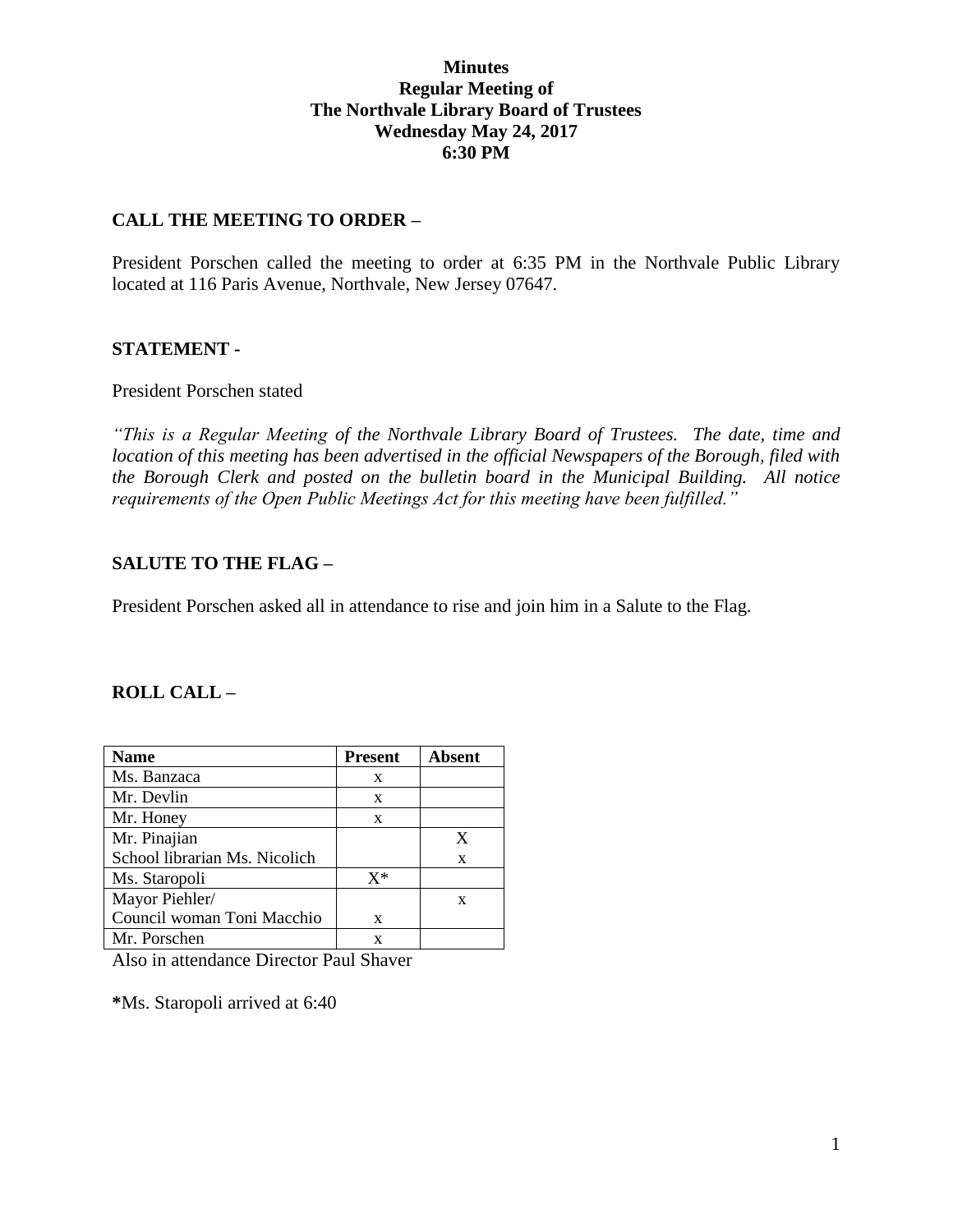# **APPROVAL OF MINUTES**

Resolved to approve the minutes from the April 26, 2017 regular board meeting

The minutes were adopted on a roll call vote as follows:

| <b>Name</b>   | <b>ACTION</b> | <b>YES</b> | NO | <b>ABSENT</b> | <b>ABSTAIN</b> |
|---------------|---------------|------------|----|---------------|----------------|
| Ms. Banzaca   | second        | X          |    |               |                |
| Mr. Devlin    | motion        | X          |    |               |                |
| Mr. Honey     |               | X          |    |               |                |
| Mr. Pinajian  |               |            |    | X             |                |
| Ms. Nicolich  |               |            |    |               |                |
| Ms. Staropoli |               |            |    | X             |                |
| Mayor Piehler |               |            |    |               |                |
| Ms. Macchio   |               | X          |    |               |                |
| Mr. Porschen  |               | X          |    |               |                |

Resolved to approve the executive minutes from the April 26, 2017 regular board meeting

The minutes were adopted on a roll call vote as follows:

| <b>Name</b>   | <b>ACTION</b> | <b>YES</b>   | NO | <b>ABSENT</b> | <b>ABSTAIN</b> |
|---------------|---------------|--------------|----|---------------|----------------|
| Ms. Banzaca   | motion        | X            |    |               |                |
| Mr. Devlin    | second        | X            |    |               |                |
| Mr. Honey     |               | $\mathbf{x}$ |    |               |                |
| Mr. Pinajian  |               |              |    | X             |                |
| Ms. Nicolich  |               |              |    |               |                |
| Ms. Staropoli |               |              |    | X             |                |
| Mayor Piehler |               |              |    |               |                |
| Ms. Macchio   |               | X            |    |               |                |
| Mr. Porschen  |               | X            |    |               |                |

# **GENERAL DISCUSSION –**

Director Shaver wants to train the staff to run young adult programs in the field of STEM such as robotics, ozobots, lego minestorms, etc.

ESL classes will stop for the summer and then will start up again in September.

Mike G's last day will be on June  $7<sup>th</sup>$ ; the board was happy to hear that he wants to stay on one Saturday a month.

Ms. Macchio will look into the availability of the American Legion Hall for programming and the procedure to book it.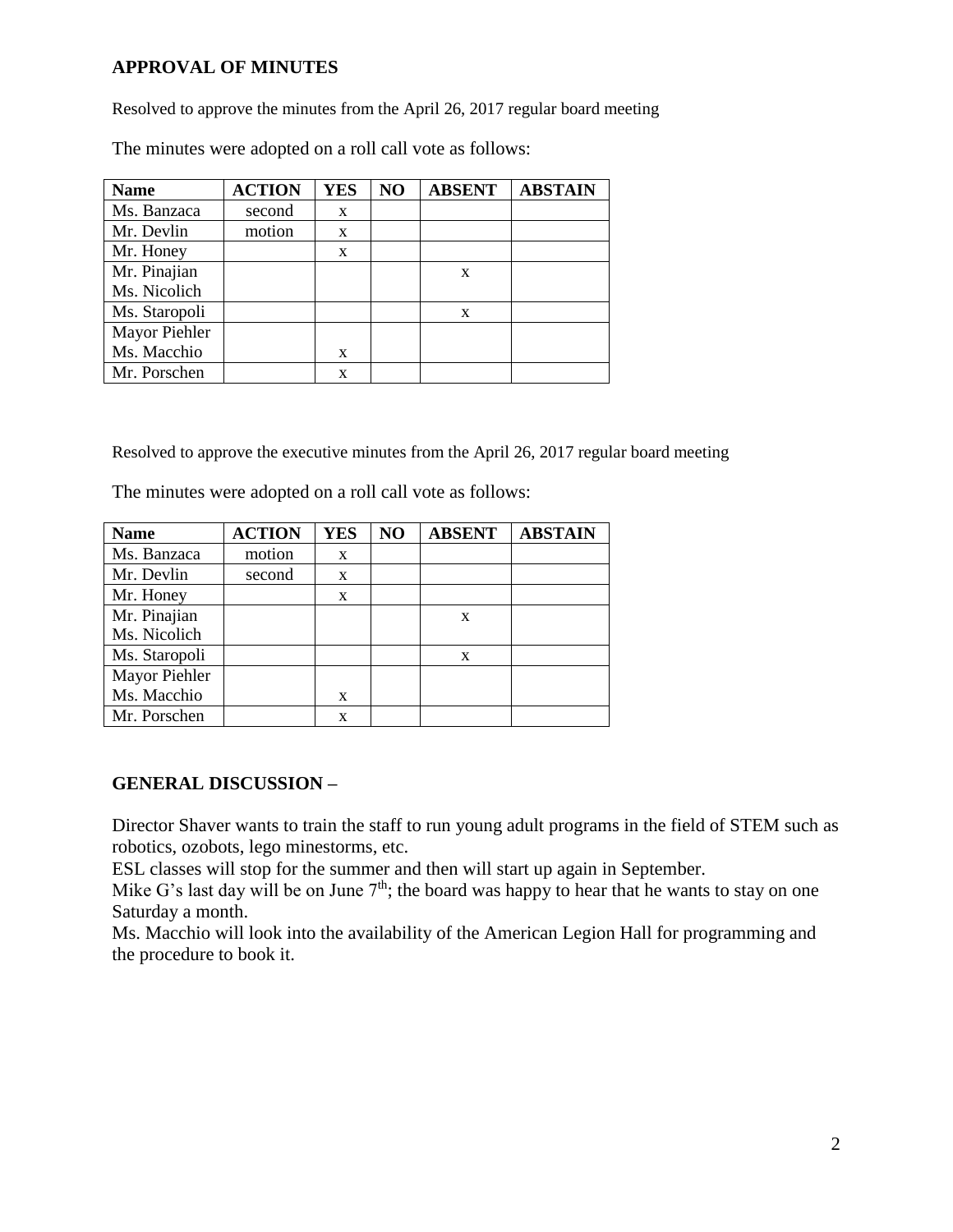# **Director's Report**

Personnel

-Michael Grgurev – has accepted a full-time position with BCCLS. His last day will be June 7th. Michele Albanese and Luiza Herbst will be able to cover his hours until we find a replacement.

-Emily Pepe– was trained on Collection HQ and Simply Reports to help with collection management, withdrawals, and additions. She began withdrawing a small amount of zero-circ items, and has made space for a new books display.

-Emily Pepe- revamped our volunteer registration forms, which will include Reading Buddies, Homework Help, décor/craft prep and programming assistance.

-I would like to begin advertising for Emily's maternity leave and Michael's position ASAP.

Programming: April

Adult

ESL Class - 4 sessions; 24 in attendance Northvale's Reading Book Club - 1 session; 5 in attendance Celery Farm and Beyond – 1 session; 12 in attendance Creative Canvas: 2 sessions; each with 8 in attendance (16 total attendees)

Juvenile

| Event/Program            | <b>Date</b>  | Children | Tween/Teens  | <b>Adults</b> | <b>Notes</b> |
|--------------------------|--------------|----------|--------------|---------------|--------------|
| Who is/was Club          | 4/3/17       |          | $\Omega$     | $\bf{0}$      |              |
| <b>Story Time</b>        | 4/5/17       |          | $\mathbf{0}$ | 4             |              |
| Snail Craft              | 4/6/17       | 3        | $\Omega$     | 2             |              |
| Smash Bros. Tournament   | 4/8/17       | 5        | 2            |               |              |
| Easter Eggs Decor        | 4/11/17      | 12       | $\Omega$     | 5             |              |
| <b>Books &amp; Bites</b> | 4/17/17      | 2        | 2            | 0             |              |
| Pre-K Story Time         | 4/18/17      | 9        | $\Omega$     | 2             |              |
| <b>Story Time</b>        | 4/19/17      |          | $\mathbf{0}$ | 4             |              |
| Magic Show               | 4/20/17      | 25       |              | 14            |              |
| <b>Story Time</b>        | 4/26/17      | 2        | $\Omega$     | 2             |              |
| Jenna (Snacks)           | 4/27/17      |          | 2            | 3             |              |
| <b>Butterfly Craft</b>   | 4/28/17      | 4        | $\Omega$     | 2             |              |
|                          | <b>TOTAL</b> | 79       | 11           | 39            |              |

Administrative

Library Cards: we have 1,359patrons registered as of today, May 24, 2017. 36 new cards since the March report. April's report was inaccurate. Strategic Planning: Statistical Analysis and Questionnaire

# **Friends of the Library Report**

**Ms. Kathy Brunet – 417 Crest Drive** gave her report from the Friends:

She stated that Jen England holds a 2 day monthly craft class that is attended well. They are getting ready for the book sale for June  $1<sup>st</sup>$ . A few teens volunteered to help set up the room.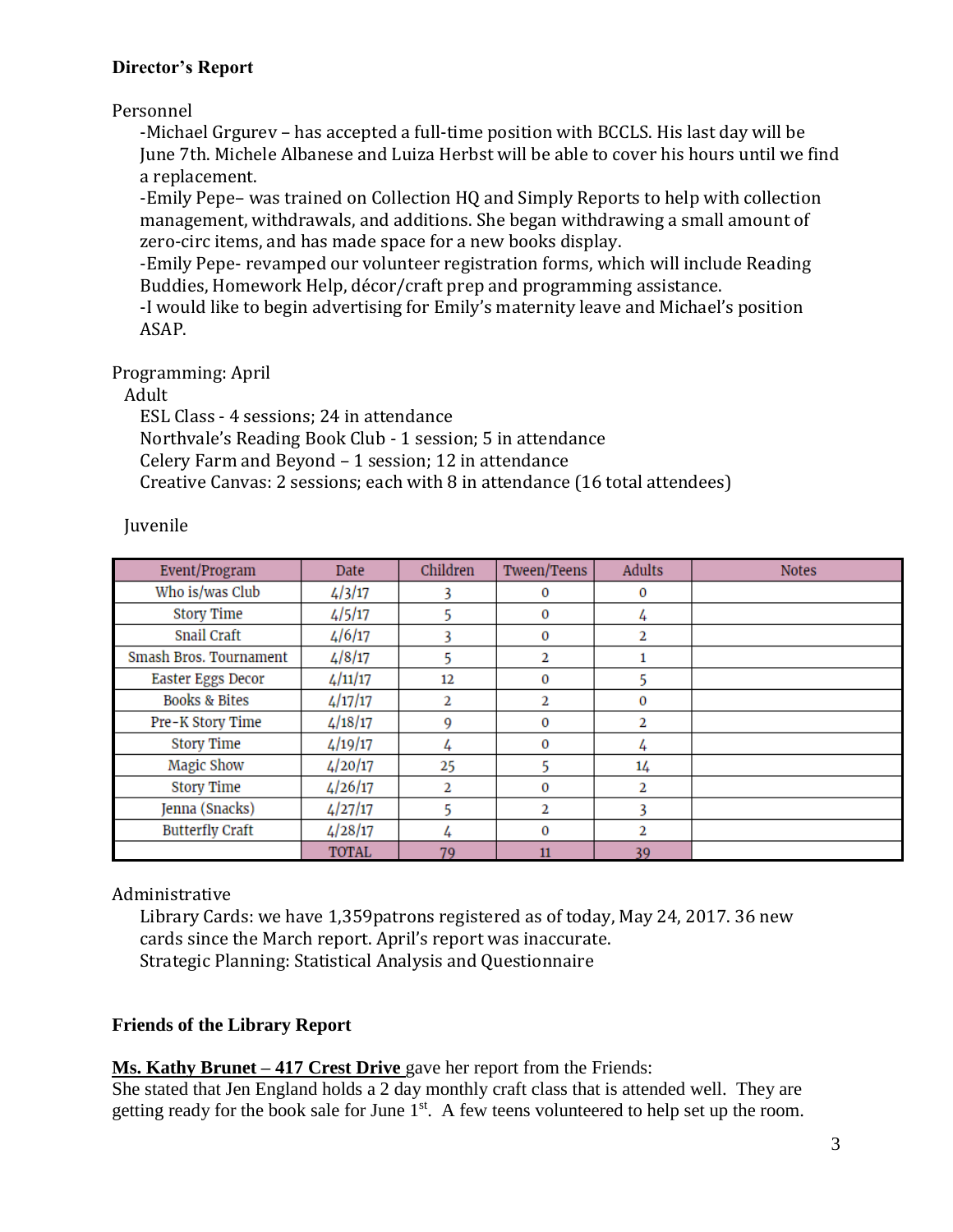# **ROLL CALL VOTES –**

Resolved to approve the claims list for the month of May in the amount of \$8100.89.

The resolution was adopted on a roll call vote as follows:

| <b>Name</b>   | <b>ACTION</b> | <b>YES</b>  | NO | <b>ABSENT</b> | <b>ABSTAIN</b> |
|---------------|---------------|-------------|----|---------------|----------------|
| Ms. Banzaca   |               | X           |    |               |                |
| Mr. Devlin    |               | X           |    |               |                |
| Mr. Honey     | second        | X           |    |               |                |
| Mr. Pinajian  |               |             |    | X             |                |
| Ms. Nicolich  |               |             |    |               |                |
| Ms. Staropoli | motion        | X           |    |               |                |
| Mayor Piehler |               |             |    |               |                |
| Ms. Macchio   |               | X           |    |               |                |
| Mr. Porschen  |               | $\mathbf x$ |    |               |                |

Resolved to approve the replenishment of the petty cash for \$75

The resolution was adopted on a roll call vote as follows:

| <b>Name</b>   | <b>ACTION</b> | <b>YES</b> | NO | <b>ABSENT</b> | <b>ABSTAIN</b> |
|---------------|---------------|------------|----|---------------|----------------|
| Ms. Banzaca   |               | X          |    |               |                |
| Mr. Devlin    |               | X          |    |               |                |
| Mr. Honey     | second        | X          |    |               |                |
| Mr. Pinajian  |               |            |    | X             |                |
| Ms. Nicolich  |               |            |    |               |                |
| Ms. Staropoli | motion        | X          |    |               |                |
| Mayor Piehler |               |            |    |               |                |
| Ms. Macchio   |               | X          |    |               |                |
| Mr. Porschen  |               | X          |    |               |                |

Resolve to approve the hiring for a maternity leave replacement for our youth service librarian assistant for July through December at \$15-\$17 per hour

The resolution was adopted on a roll call vote as follows:

| <b>Name</b>   | <b>ACTION</b> | <b>YES</b> | NO | <b>ABSENT</b> | <b>ABSTAIN</b> |
|---------------|---------------|------------|----|---------------|----------------|
| Ms. Banzaca   |               | X          |    |               |                |
| Mr. Devlin    | second        | X          |    |               |                |
| Mr. Honey     |               | X          |    |               |                |
| Mr. Pinajian  |               |            |    |               |                |
| Ms. Nicolich  |               |            |    |               |                |
| Ms. Staropoli | motion        | X          |    |               |                |
| Mayor Piehler |               |            |    |               |                |
| Ms. Macchio   |               | X          |    |               |                |
| Mr. Porschen  |               | x          |    |               |                |